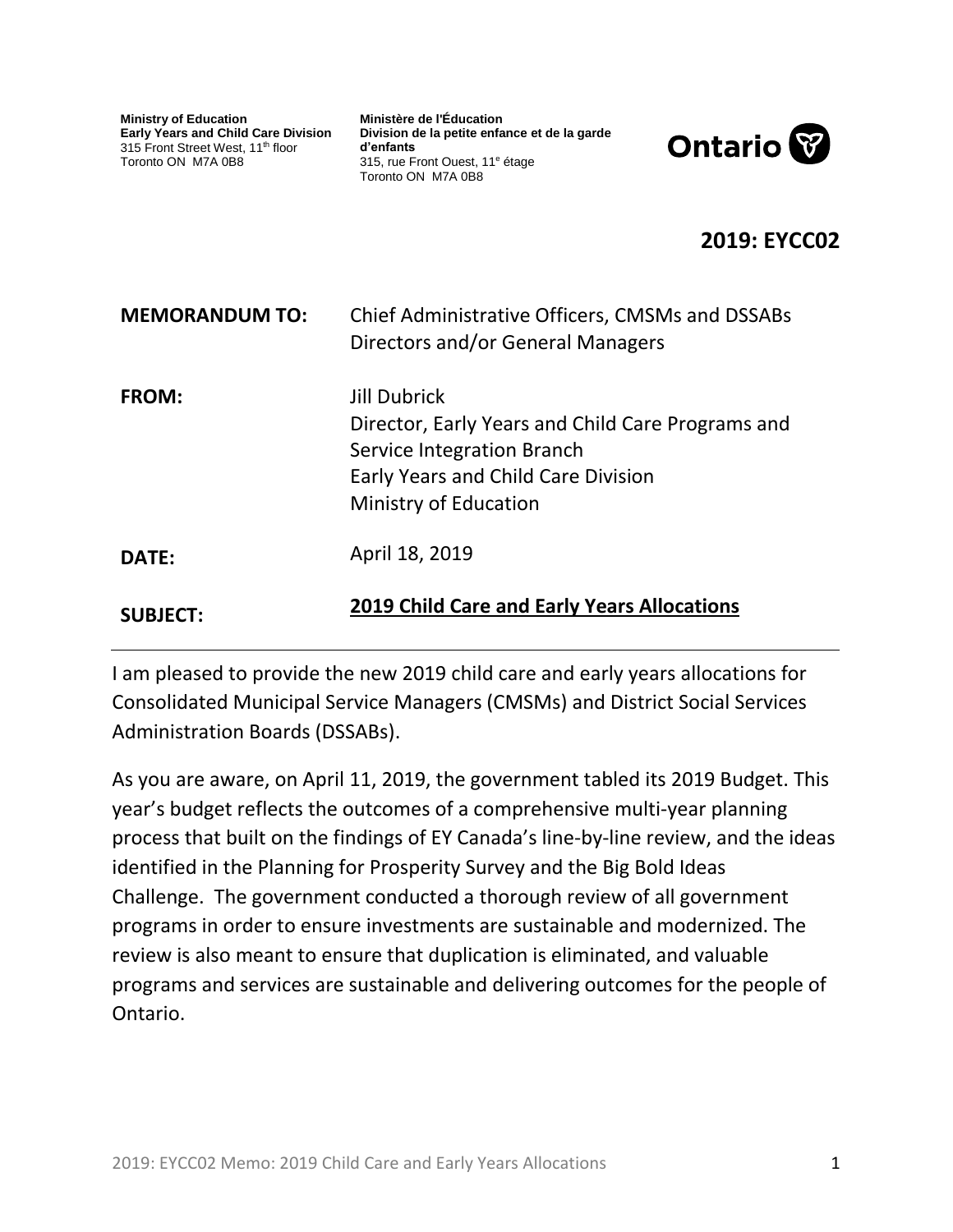In 2019, the Ministry of Education will be investing approximately \$1.7 billion in child care and early years programs. Of the \$1.7 billion, \$1.59 billion will be invested in child care including:

- \$1.03B in general allocation;
- $\bullet$  \$216M to support child care expansion;
- $\bullet$  \$26M in base funding for licensed home child care;
- \$100M in Canada-Ontario Early Learning and Child Care funding; and
- \$204M for Wage Enhancement/Home Child Care Enhancement Grant funding.

Additional investments in child care and early years include:

- \$141.5 million is being invested for early years programming.
- \$35 million is being invested to support off reserve Indigenous-led child care and early years programming in 2019.

As announced in the 2019 Budget, the province is introducing the new Ontario Childcare Access and Relief from Expenses (CARE) tax credit. The new CARE tax credit would provide about 300,000 families with up to 75 per cent of their eligible child care expenses, and allow families to access a broad range of child care options, including care in centres, homes and camps. Ontarians would be able to claim the CARE tax credit when they file their tax returns, starting with the 2019 tax year. Starting with the 2021 tax year, Ontario would give families the choice to apply for and receive more timely support through regular advance payments during the year.

This year's investment enables the continued support of key government priorities such as child care and early years operating costs, fee subsidies, the wage enhancement/home child care enhancement grant, licensed home child care base funding, child care expansion, and funding for off reserve Indigenousled culturally appropriate child care and early years programs.

Changes to this year's child care allocation will include:

- **A.** Updates to Child Care Funding Formula Data Elements
- **B.** Changes to Municipal Cost-Sharing and Administrative Threshold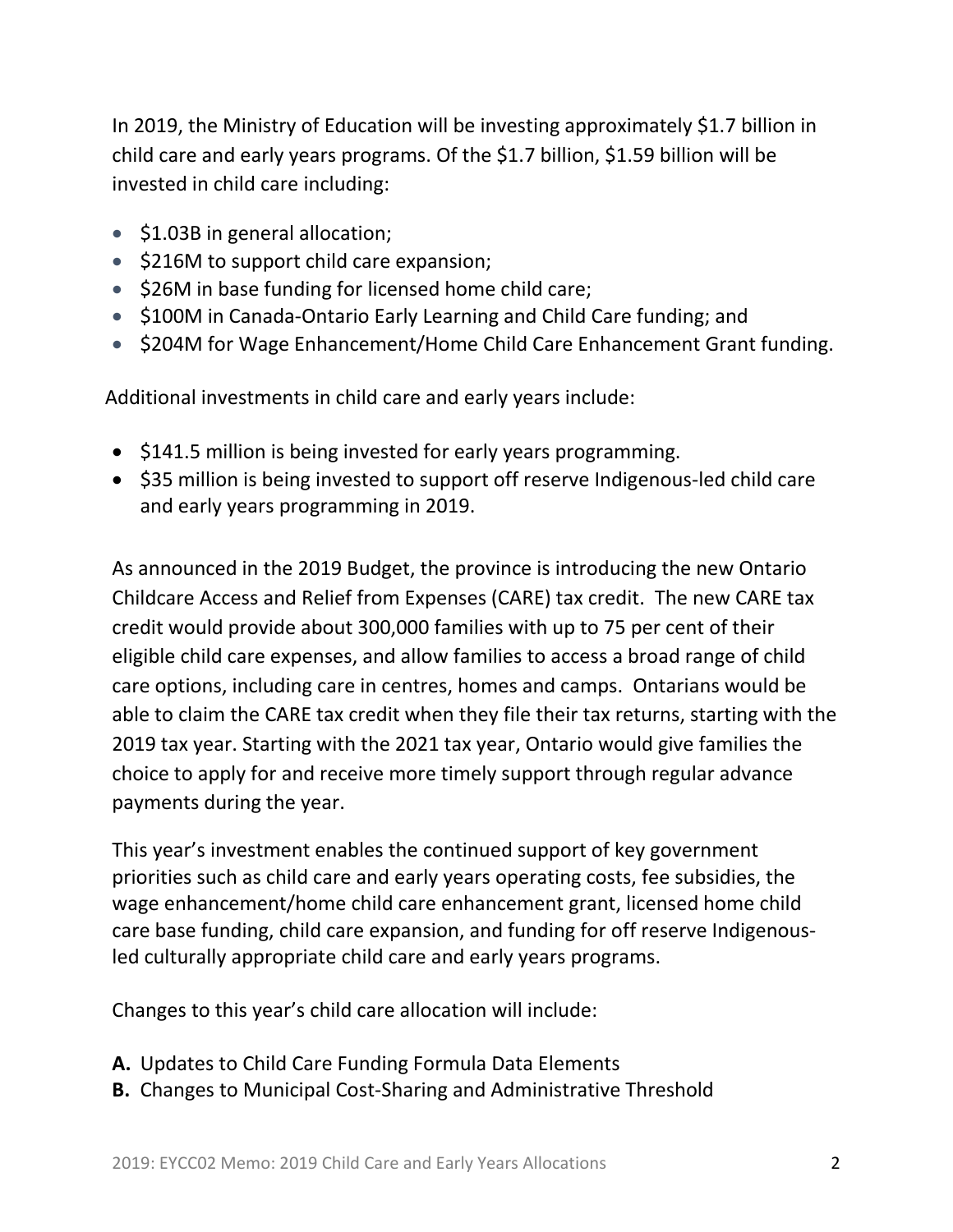- **C.** Changes to Fee Stabilization Support Funding
- **D.** Updates to Contractual Service Targets
- **E.** Continuation of Wage Enhancement Funding and Administrative Burden Reduction
- **F.** Continuation of Base Funding for Licensed Home Child Care

Changes are also being made to EarlyON Child and Family Centre staffing requirements and rules around the provision of respite child care in EarlyON Centres. Further information on these changes is provided below.

In addition to the important changes listed above, the province is working on a new child care plan that meets family's needs and makes life easier for them by making child care more affordable, increasing choice and availability of child care, reducing red tape and administrative burden, and improving quality and delivering high standards of care.

In response to feedback from the sector and to align with the new child care plan, in 2019 the ministry will also be considering updates to the Child Care Funding Formula to address sector feedback and reduce administrative burden to come in to effect in 2020. These updates would help to ensure a more equitable, predictable, transparent and responsive distribution of child care funding across Ontario.

Ministries, agencies and transfer-payment partners are all expected to think differently about how programs and services can be delivered in an improved and sustainable manner that drives efficiencies and maximizes value for money. The government is focused on moving to an efficient, transparent and accountable transfer payment system that will enable evidence-based decision making and reduce costs and administrative burden. As the province is taking steps to modernize and transform its own operations, it expects service delivery partners to do the same – to identify and realize opportunities for efficiencies, improved service delivery, and better client/user outcomes.

Additionally in 2019, the ministry will be exploring updating the existing Ontario Child Care Management System (OCCMS) to support administrative burden reduction and overall accountability and efficiency of program operations. The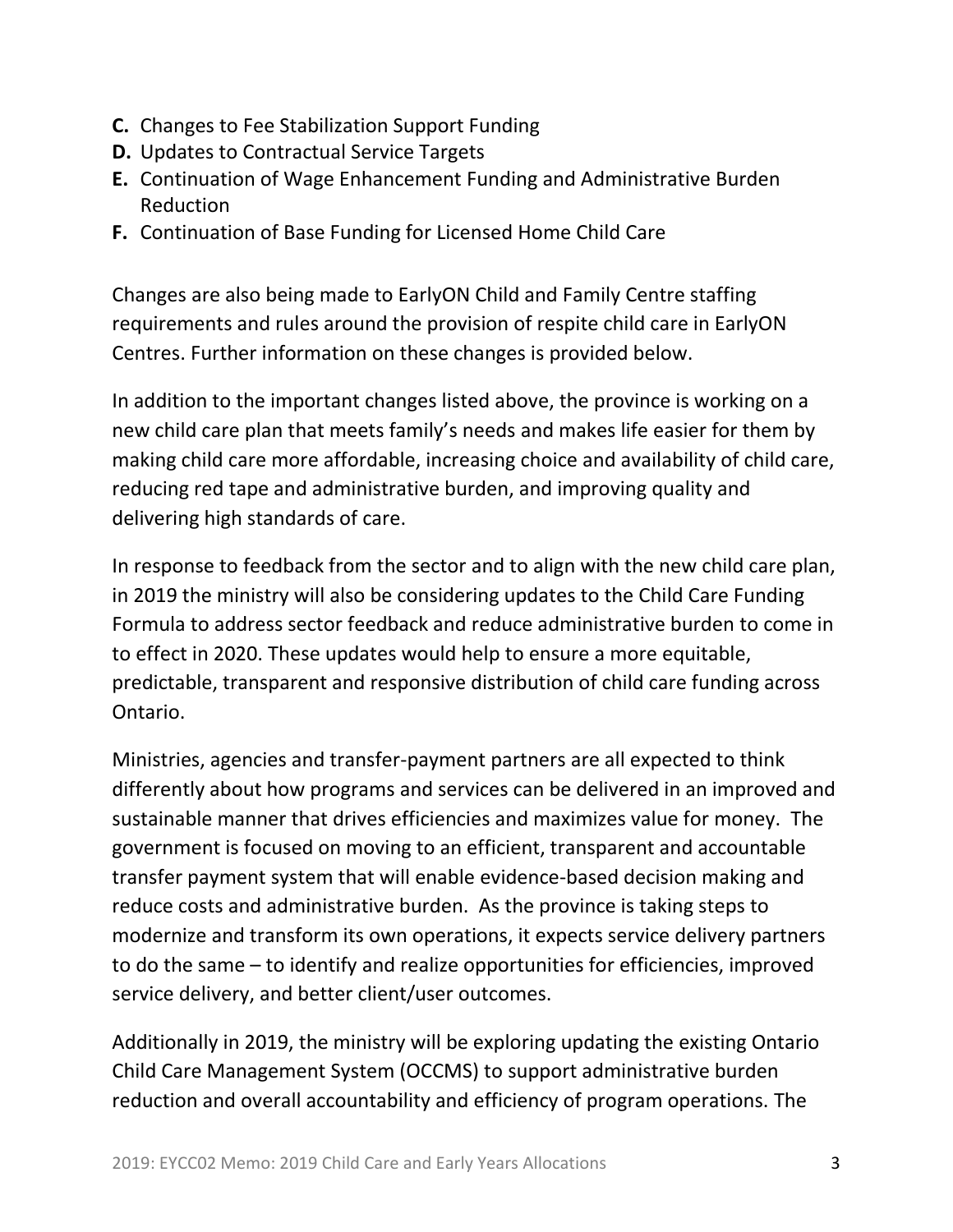ministry is also planning to move to a new online system for developing and distributing transfer payment agreements (TPAs), in alignment with broader government efficiency efforts mentioned above. Information regarding this transition will be provided in the coming weeks and will not impact the distribution of 2019 child care TPA amendments.

We look forward to sharing more details of these exciting initiatives and our new child care plan with our partners as they become available.

### **Important Changes for 2019:**

In 2019 the ministry has made several important changes to the child care and early years program with a focus on supporting child care affordability across the province, better meeting the needs of local communities, and reducing administrative burden.

Further details on these changes will be included in the 2019 Ontario Child Care Service Management and Funding Guideline, 2019 Child Care Service Agreement Amendments and the 2019 Ontario EarlyON Business Practices and Funding Guideline.

# **A. Updates to Child Care Funding Formula Data Elements**

The current Child Care Funding Formula (CCFF) is comprised of various data components. In 2019 the CCFF has been updated with the 2016 census data from Statistics Canada (i.e., Low Income Cut-Off (LICO), Land Area, Education Level) and data from the Ministry of Finance (i.e., child population projections, Rural and Small Community Data). These updated data elements will result in corresponding changes to CMSM/DSSAB 2019 child care allocations.

# **B. Changes to Municipal Cost-Sharing and Administration Threshold**

Beginning in April 2019, CMSMs/DSSABs will be required to cost-share the operating portion of Expansion Plan funding at a rate of 80/20 provincial/municipal and all administration funding, including Wage Enhancement administration funding, will now be cost-shared at a rate of 50/50. In addition, the threshold for allowable administration funding municipalities can spend on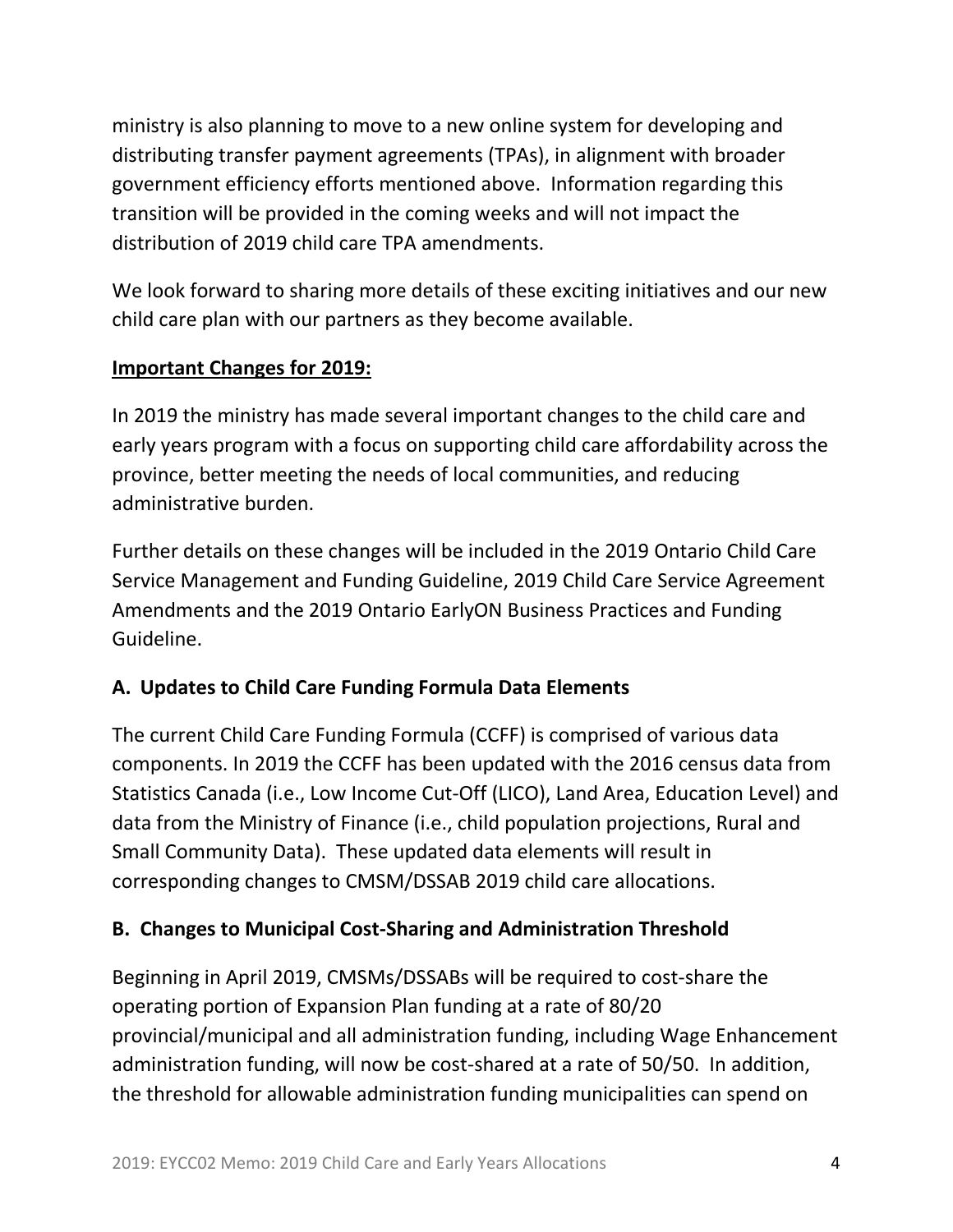child care will be reduced from 10% to 5%. These changes align with governmentwide expenditure management initiatives, while honouring the government's commitment to healthy, safe, and high quality child care programs. To support municipalities in transitioning to these new requirements, the changes will take effect as of April 1, 2019 and will not be applied retroactively to January 1.

## **C. Changes to Fee Stabilization Support Funding**

Fee Stabilization Support (FSS) funding was provided in 2018 as one time funding to increase wages and other compensation, and to stabilize licensed child care fees. As of March 31st, 2019, the commitment for FSS funding has ended. This will help focus funding towards the child directly and help maintain affordable, accessible child care for families across the province.

FSS allocation and cash flow have been provided for the period of January to March 2019 as part of the 2019 Child Care allocations. Reporting requirements associated with FSS will also be related to the period of January to March 2019. FSS funding flowed to CMSMs/DSSABs after March 31, 2019 will be recovered.

More details on recovery of 2019 FSS funding will be provided with the service agreement package shortly.

### **D. Updates to Contractual Service Targets**

To support the timely execution of service agreements and payment disbursement, an amended approach to contractual service targets was implemented in 2018. Service targets were assigned by the ministry based on previously negotiated targets established by the ministry and CMSMs/DSSABs.

An updated approach to service targets will be implemented in 2019. The approach will maintain the benefits of the reduced administrative burden realized with the previous approach, but will take into account changes to funding allocations. As with the previous approach, in 2019, service targets will be assigned by the ministry.

Specific service targets will be provided with your service agreement package. The ministry will consider updates to and evaluation of this approach to align with any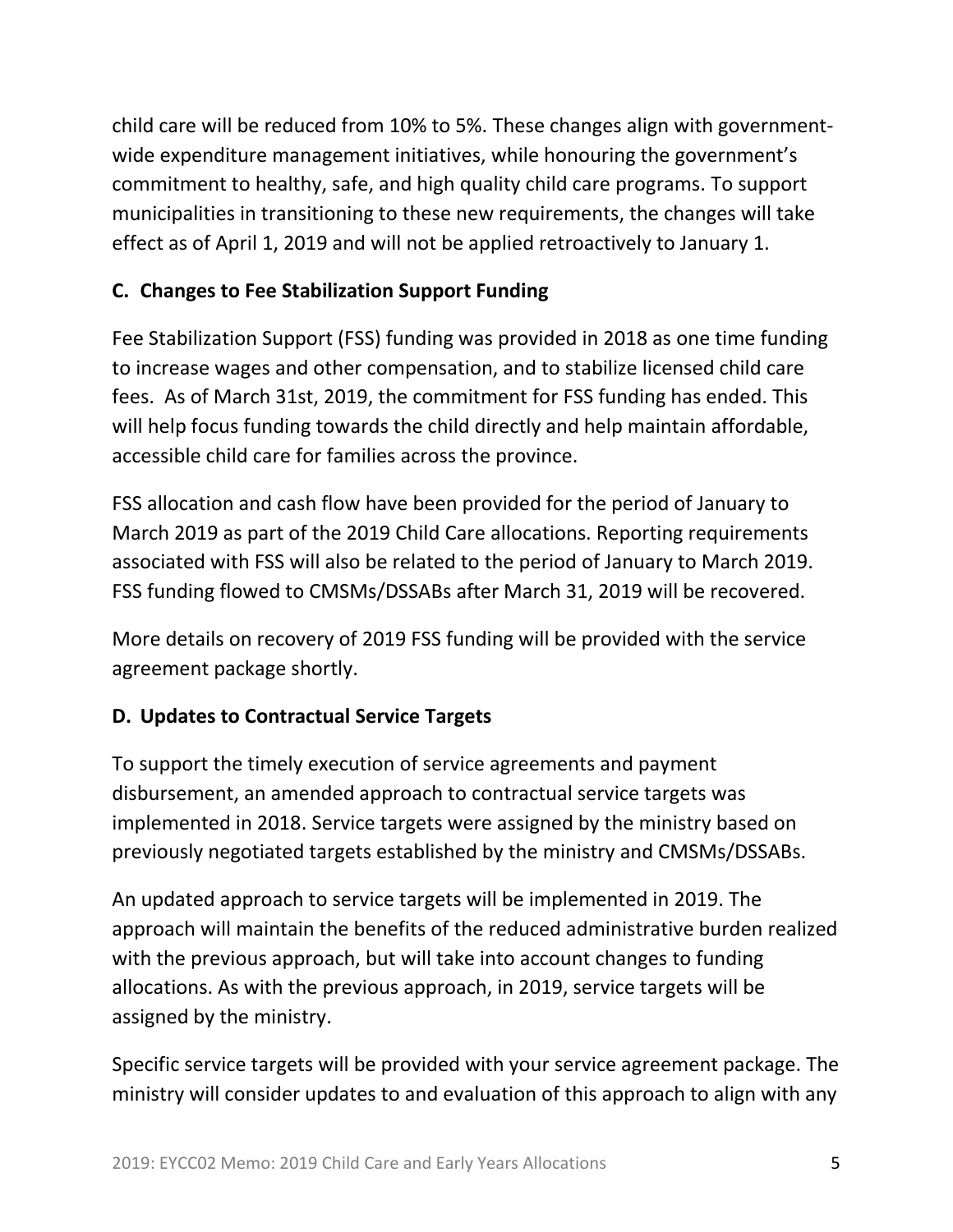proposed changes that result from the review of the Child Care Funding Formula in 2019.

### **E. Wage Enhancement Funding and Administrative Burden Reduction**

In 2019, wage enhancement funding will continue to be funded at current funding levels. While administration funding for wage enhancement will be adjusted as per the cost reduction measures noted above, the overall provincial investment in wage enhancement remains the same.

Additionally, in 2019, the requirement for CMSMs/DSSABs to follow the ministry determined application process for the wage enhancement/home child care enhancement grant will be removed. CMSMs/DSSABs will be responsible for determining wage enhancement/home child care enhancement grant entitlement as per their local policies and processes. These changes align with government wide administrative burden reduction efforts and increase the overall flexibility of service system managers in the provision of the wage enhancement/home child care enhancement grant.

# **F. Continuation of Base Funding for Licensed Home Child Care**

In 2018 operating funding was increased to support a base funding model for licensed home child care agencies to support the provision of stable, predictable funding and assist agencies with forecasting, planning, and actively recruiting more providers. This funding will continue under the 2019 budget allocation.

The 2017 licensed child care survey data was used as the basis for determining licensed home child care (LHCC) base funding allocations in 2018. As this survey is updated annually, the data from the 2018 survey has been used to determine 2019 allocations.

Based on sector feedback, the ministry is pleased to make the 2018 data available to all service system managers. This data will be provided with the service agreement package.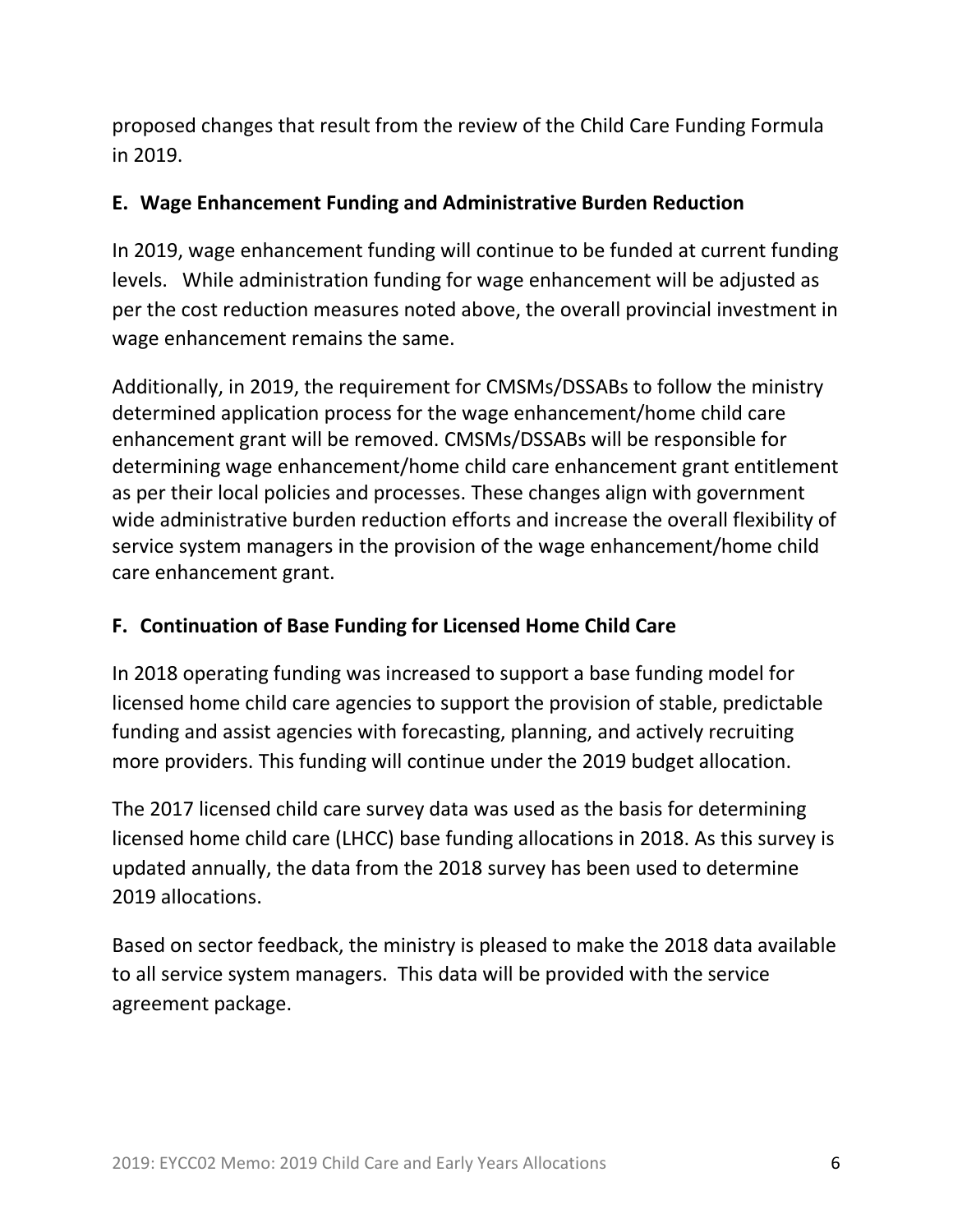## **Supporting EarlyON Child and Family Centres**

The ministry is committed to supporting EarlyON Child and Family Centres to ensure that children, parents and caregivers have access to free, play-based dropin programs and information about relevant community and specialized services. To help support service system managers in meeting the needs of their communities, changes to staffing requirements and rules around the provision of respite child care in EarlyON Centres are being made for 2019.

#### **Changes to EarlyON Staffing Requirements**

CMSMs and DSSABs are required to ensure that qualified staff teams are responsible for delivering programs and services at every centre. Qualified staff teams must include at least one Registered Early Childhood Educator (RECE) to deliver mandatory core services related to supporting early learning and development.

Effective immediately, the transition period for ensuring EarlyON Child and Family Centres employ at least one RECE at every centre will increase from three to five years. This means that all EarlyON Child and Family Centres must have at least one RECE by January 1, 2023.

In addition to an extension to the transition period noted above, the Ministry is also pleased to introduce a grand-parenting provision for staff in EarlyON Child and Family Centres with more than 10 years of experience in the following child and family programs:

- Ontario Early Years Centres
- Parenting and Family Literacy Centres
- Child Care Resource Centres
- Better Beginnings, Better Futures

This means that, effective immediately, these staff can be used to meet the RECE requirement for the EarlyON Child and Family Centre in which they are employed.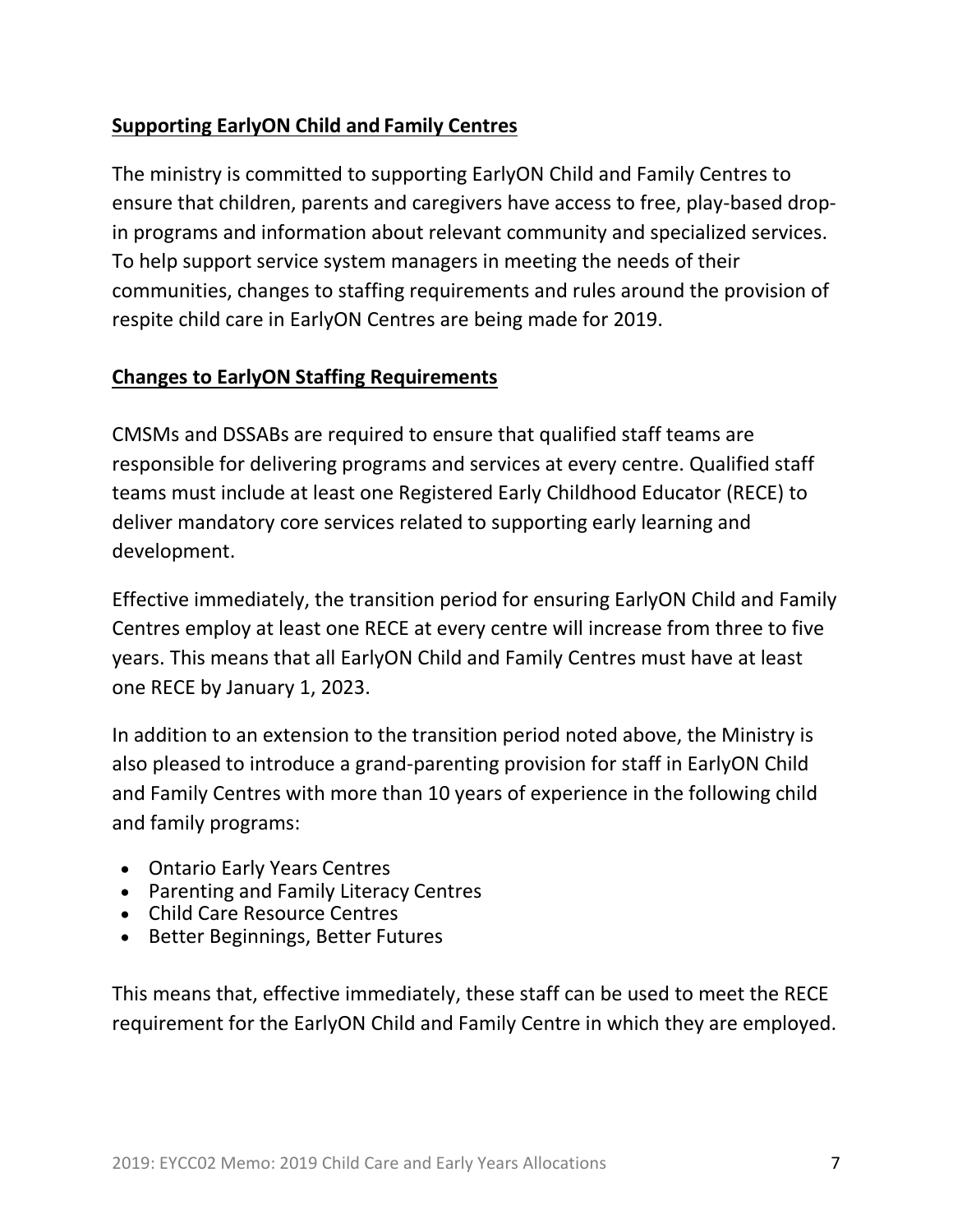## **Respite Child Care in EarlyON Child and Family Centres**

Effective immediately, CMSMs/DSSABs have the option of continuing to work with service providers to offer respite child care, as a customized community connection, in EarlyON Child and Family Centres. Respite child care services are intended to support parents who require short-term or occasional care for their children.

CMSMs and DSSABs who choose to exercise this option would determine which locations would offer and be funded for respite child care based on local service plans and community needs. Respite child care must be offered within the existing framework for unlicensed child care and meet the legislative and regulatory requirements of the Child Care and Early Years Act, 2014 and associated regulations. For instance, EarlyON Centres offering an unlicensed respite child care program may only care for five children at any one time.

Customized community connections, including respite child care, should still only be considered once the EarlyON Child and Family Centre core service expectations are being met on a regular and consistent basis in a community.

Further information on these changes will be provided in the 2019 Ontario EarlyON Business Practices and Funding Guidelines, which will be issued shortly.

#### **Transfer Payment Agreement Amendments**

As per the multi-year child care transfer payment agreements signed in 2018, 2019 funding allocations will be provided as an amended budget schedule and corresponding transfer payment agreement (TPA) schedule amendments. These amendments do not require signature from Recipients. 2019 TPA schedule amendments are anticipated to be released along with the 2019 Ontario Child Care Service Management and Funding Guideline.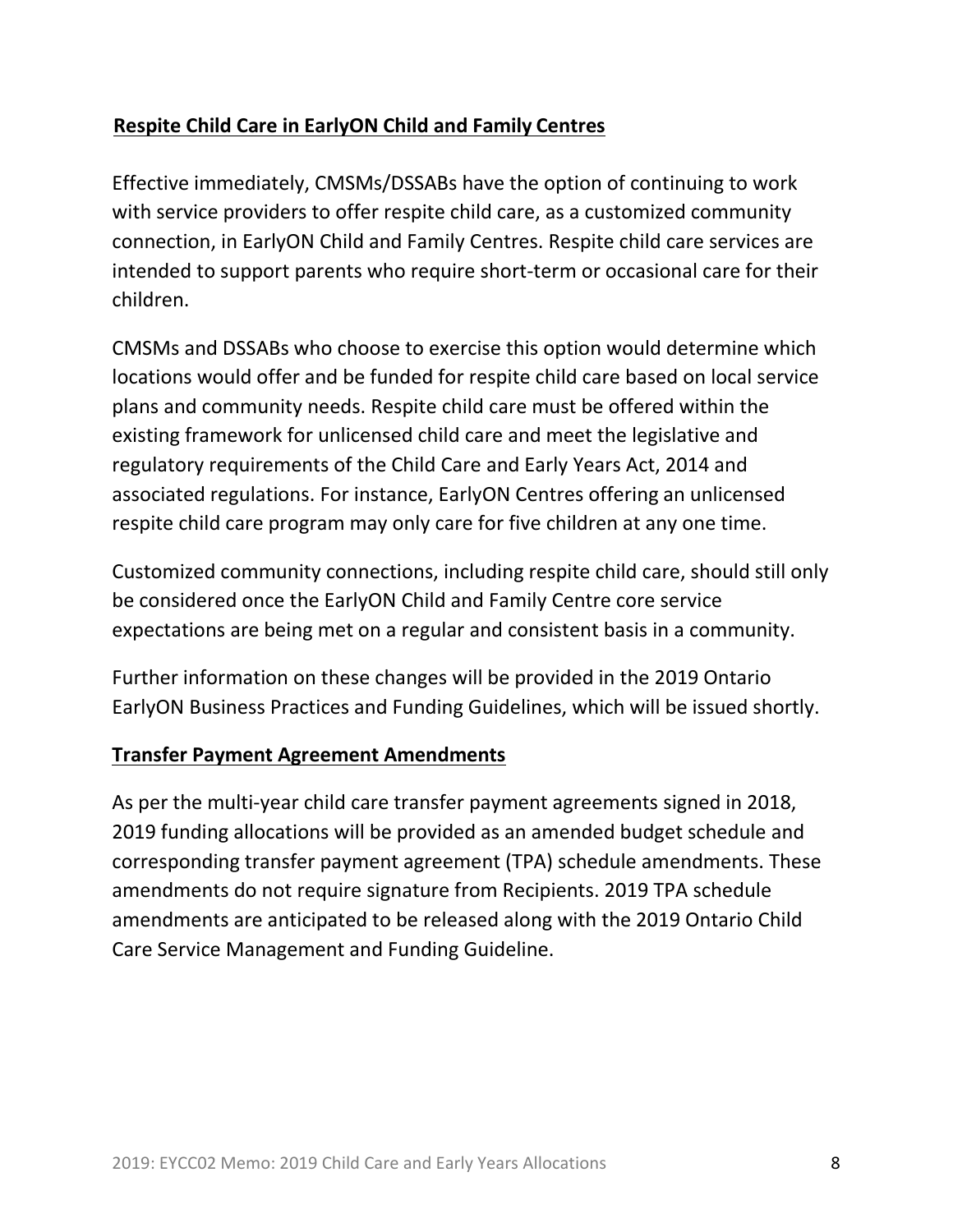### **Reporting Requirements**

In 2019 the ministry is pleased to announce that it will be permanently removing child care Estimates submissions. This change is in alignment with other government wide administrative burden reduction initiatives, as well as reporting changes made in previous years. Additionally, the ministry will be doing further work to reduce reporting requirements in the year ahead and will provide more information in the future.

#### **Cash Flow in 2019**

Monthly cash flow for operating funding for child care will continue to be based on your 2018 Revised Estimates or signed 2018 agreement until the 2019 child care transfer payment agreement amendments are executed. Further details will be provided with the service agreement package shortly.

#### **Funding and Cash Flow for EarlyON**

The Ontario Early Years Child and Family Centre transfer payment agreement that was distributed in September 2017 and its subsequent amending agreements are multi-year agreements that include approved funding allocations for 2018 and 2019. The 2019 allocations remain in effect and will continue to be dispersed as per the payment plan detailed in the transfer payment agreement.

Early Years Advisors and Financial Analysts are the ministry contacts for child care and EarlyON, therefore please direct any questions or concerns to them; the contact list is available on the [Financial Analysis and Accountability Branch](https://efis.fma.csc.gov.on.ca/faab/Contact_Us.htm)  [Website.](https://efis.fma.csc.gov.on.ca/faab/Contact_Us.htm)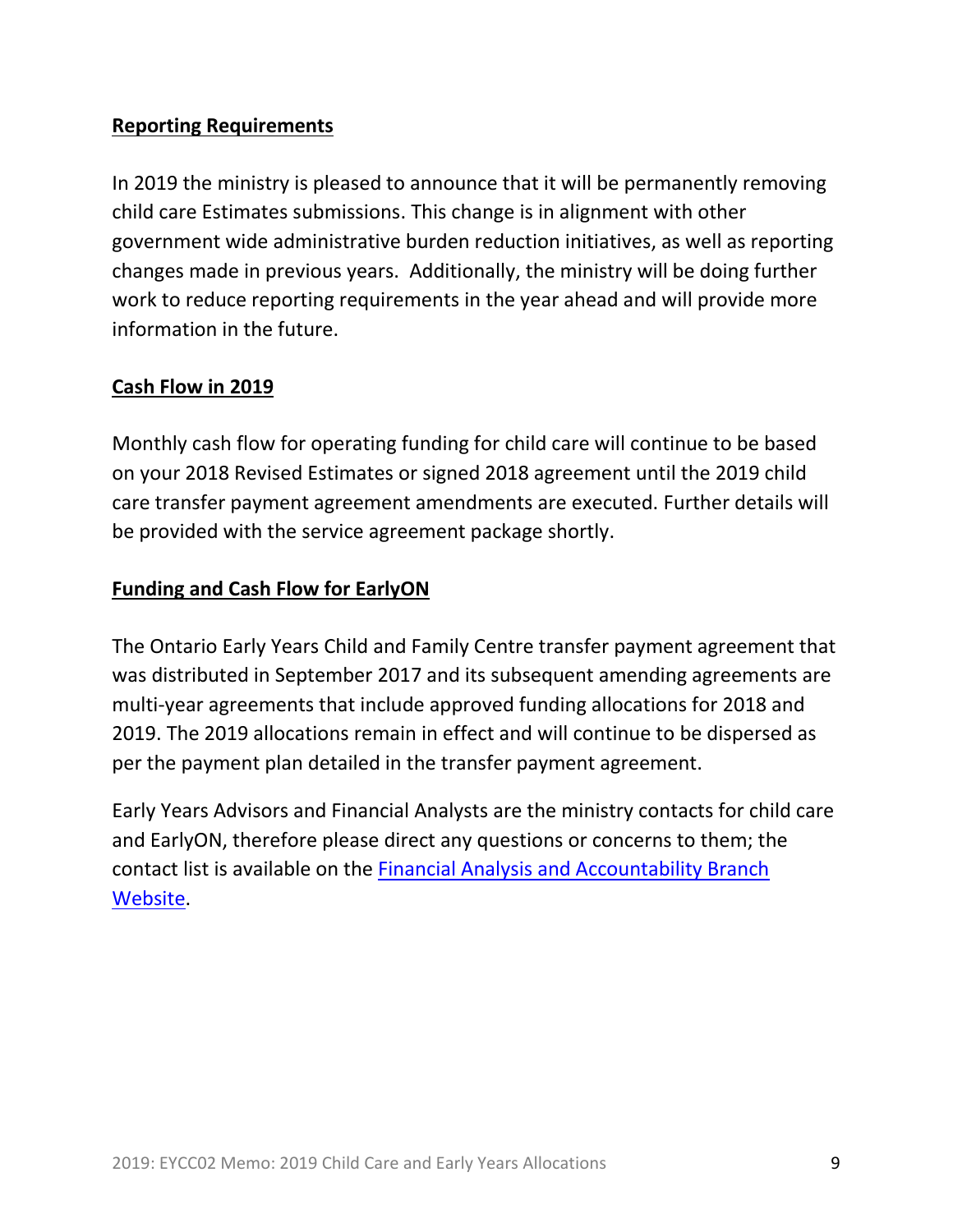Thank you for your attention to this matter. I look forward to our ongoing collaboration.

Sincerely,

*Original signed by*

Jill Dubrick

Director, Early Years and Child Care Programs and Service Integration Branch Early Years and Child Care Division

Copy: Shannon Fuller, Assistant Deputy Minister, Early Years and Child Care Division Becky Doyle, Director, Financial Accountability and Data Analysis Branch Early Years Advisors, Programs and Service Integration Branch Financial Analysts, Financial Accountability and Data Analysis Branch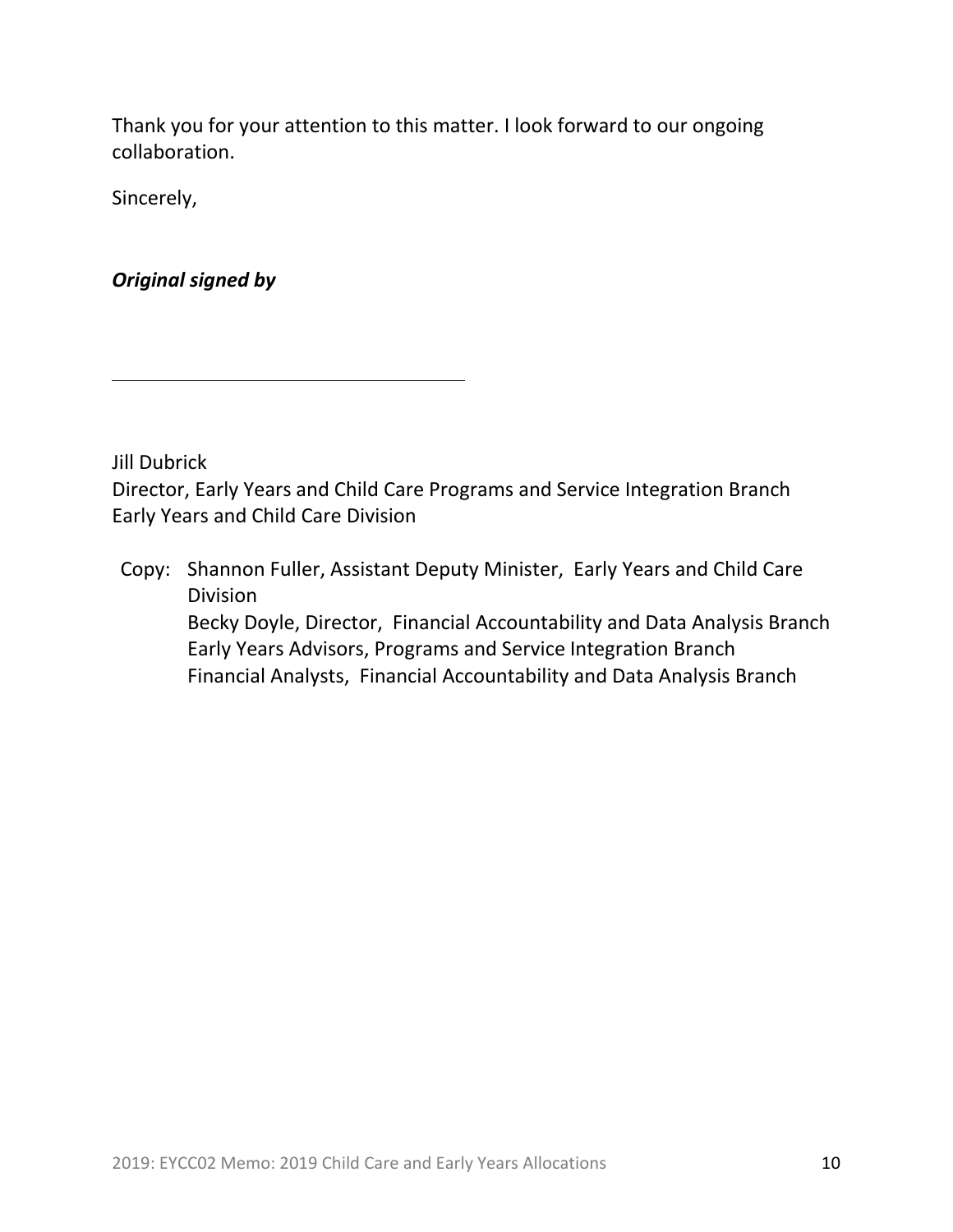### **Appendix A: 2019 Child Care Allocations**

| <b>CMSM/DSSAB</b>                                                | 2019 Total<br>General<br><b>Allocation</b> | <b>Expansion Plan</b> | <b>Base Funding</b><br>for LHCC | <b>ELCC</b> | 2019 Total Child<br><b>Care Allocation</b> | Fee<br><b>Stabilization</b><br>Support<br>(Jan - Mar) | Wage<br>/ HCCEG<br><b>Allocation</b> | Wage<br>Enhancement   Enhancement/<br><b>HCCEG</b><br>Administration | 2019 Total<br><b>Funding</b> |
|------------------------------------------------------------------|--------------------------------------------|-----------------------|---------------------------------|-------------|--------------------------------------------|-------------------------------------------------------|--------------------------------------|----------------------------------------------------------------------|------------------------------|
| Corporation of the City of Brantford                             | 7,723,998                                  | 1,767,504             | 276,000                         | 814,224     | 10,581,726                                 | 107,268                                               | 1,693,976                            | 47,144                                                               | 12,430,114                   |
| City of Cornwall                                                 | 7,136,868                                  | 1,708,301             | 82,800                          | 774,265     | 9,702,234                                  | 61,351                                                | 923,745                              | 35,859                                                               | 10,723,189                   |
| City of Greater Sudbury                                          | 15,118,380                                 | 2,845,633             | 82,800                          | 1,272,900   | 19,319,713                                 | 162,698                                               | 2,453,982                            | 92,783                                                               | 22,029,176                   |
| The City of Hamilton                                             | 44,402,782                                 | 10,007,712            | 1,062,600                       | 4,532,030   | 60,005,124                                 | 500,458                                               | 8,043,346                            | 216,555                                                              | 68,765,483                   |
| Corporation of the City of Kawartha Lakes                        | 4,771,158                                  | 1,029,689             |                                 | 508,148     | 6,308,995                                  | 42,677                                                | 782,322                              | 15,984                                                               | 7,149,978                    |
| Corporation of the City of Kingston                              | 8,192,644                                  | 1,755,796             | 124,200                         | 862,094     | 10,934,734                                 | 141,362                                               | 2,051,745                            | 61,211                                                               | 13,189,052                   |
| Corporation of the City of London                                | 30,689,329                                 | 6,520,165             | 503,700                         | 3,045,232   | 40,758,426                                 | 441,831                                               | 7,433,193                            | 173,172                                                              | 48,806,622                   |
| City of Ottawa                                                   | 75,393,319                                 | 14,957,693            | 5,637,300                       | 6,978,626   | 102,966,938                                | 1,093,714                                             | 17,315,818                           | 534,578                                                              | 121,911,048                  |
| Corporation of the City of Peterborough                          | 7,981,770                                  | 1,747,614             | 420,900                         | 792,960     | 10,943,244                                 | 100,750                                               | 1,617,246                            | 44,333                                                               | 12,705,573                   |
| Corporation of the City of St. Thomas                            | 5,868,826                                  | 1,489,908             | 124,200                         | 612,468     | 8,095,402                                  | 66,439                                                | 1,039,792                            | 29,354                                                               | 9,230,987                    |
| Corporation of the City of Stratford                             | 4,071,731                                  | 955,292               | 55,200                          | 403,390     | 5,485,613                                  | 37,242                                                | 574,255                              | 20,374                                                               | 6,117,484                    |
| City of Toronto                                                  | 291,655,225                                | 60,181,281            | 5,927,100                       | 28,671,036  | 386,434,642                                | 2,767,542                                             | 42,629,943                           | 1,282,998                                                            | 433,115,125                  |
| Corporation of the City of Windsor                               | 28,629,326                                 | 6,307,062             | 255,300                         | 2,898,295   | 38,089,983                                 | 303,507                                               | 5,132,145                            | 150,641                                                              | 43,676,276                   |
| Corporation of the County of Bruce                               | 3,655,592                                  | 848,086               | 165,600                         | 367,754     | 5,037,032                                  | 48,582                                                | 813,338                              | 24,852                                                               | 5,923,804                    |
| Corporation of the County of Dufferin                            | 3,229,089                                  | 644,836               | 69,000                          | 312,808     | 4,255,733                                  | 42,970                                                | 793,783                              | 18,853                                                               | 5,111,339                    |
| Corporation of the County of Grey                                | 5,130,535                                  | 1,209,876             | 262,200                         | 524,127     | 7,126,738                                  | 72,802                                                | 1,241,082                            | 33,566                                                               | 8,474,188                    |
| Corporation of the County of Hastings                            | 8,339,451                                  | 1,727,655             | 289,800                         | 850,081     | 11,206,987                                 | 81,460                                                | 1,457,072                            | 38,293                                                               | 12,783,812                   |
| Corporation of the County of Huron                               | 3,356,825                                  | 678,719               | 103,500                         | 331,673     | 4,470,717                                  | 46,085                                                | 639,342                              | 17,621                                                               | 5,173,765                    |
| Corporation of the County of Lambton                             | 11,636,033                                 | 1,829,436             | 262,200                         | 785,434     | 14,513,103                                 | 107,396                                               | 1,596,663                            | 49,810                                                               | 16,266,972                   |
| County of Lanark                                                 | 3,786,655                                  | 990,223               | 269,100                         | 415,906     | 5,461,884                                  | 49,422                                                | 825,900                              | 24,231                                                               | 6,361,437                    |
| County of Lennox & Addington                                     | 3,249,256                                  | 784,359               | 138,000                         | 356,493     | 4,528,108                                  | 31,149                                                | 481,237                              | 15,516                                                               | 5,056,010                    |
| County of Northumberland                                         | 4,256,779                                  | 843,103               | 62,100                          | 413,322     | 5,575,304                                  | 42,813                                                | 821,020                              | 20,123                                                               | 6,459,260                    |
| County of Oxford                                                 | 5,599,595                                  | 1,275,930             | 110,400                         | 583,299     | 7,569,224                                  | 49,193                                                | 683,980                              | 31,823                                                               | 8,334,220                    |
| County of Renfrew                                                | 5,425,672                                  | 1,267,582             | 110,400                         | 553,768     | 7,357,422                                  | 60,036                                                | 946,049                              | 25,196                                                               | 8,388,703                    |
| County of Simcoe                                                 | 25,242,725                                 | 5,650,516             | 434,700                         | 2,516,655   | 33,844,596                                 | 344,022                                               | 5,737,618                            | 161,934                                                              | 40,088,170                   |
| County of Wellington                                             | 12,644,676                                 | 2,880,899             | 262,200                         | 1,144,194   | 16,931,969                                 | 131,205                                               | 2,269,753                            | 59,634                                                               | 19,392,561                   |
| District Municipality of Muskoka                                 | 3,466,984                                  | 825,186               | 103,500                         | 364,130     | 4,759,800                                  | 28,908                                                | 487,107                              | 16,164                                                               | 5,291,979                    |
| Corporation of the Municipality of Chatham-Kent                  | 11,183,163                                 | 1,675,792             |                                 | 753,654     | 13,612,609                                 | 74,881                                                | 1,272,777                            | 34,761                                                               | 14,995,028                   |
| The Corporation of Norfolk County                                | 5,514,604                                  | 1,556,151             | 103,500                         | 595,908     | 7,770,163                                  | 50,287                                                | 813,007                              | 18,154                                                               | 8,651,611                    |
| Regional Municipality of Durham                                  | 38,501,992                                 | 8,584,900             | 565,800                         | 3,557,033   | 51,209,725                                 | 658,632                                               | 11,384,624                           | 257,504                                                              | 63,510,485                   |
| Regional Municipality of Halton                                  | 32,070,310                                 | 6,108,302             | 552,000                         | 2,696,403   | 41,427,015                                 | 764,792                                               | 11,771,714                           | 330,809                                                              | 54,294,330                   |
| Regional Municipality of Niagara                                 | 27,233,653                                 | 5,179,979             | 476,100                         | 2,526,240   | 35,415,972                                 | 298,700                                               | 4,648,461                            | 156,463                                                              | 40,519,596                   |
| Regional Municipality of Peel                                    | 106,353,679                                | 22,824,989            | 2,277,000                       | 10,816,011  | 142,271,679                                | 1,226,691                                             | 18,953,608                           | 448,091                                                              | 162,900,069                  |
| Regional Municipality of Waterloo                                | 33,228,581                                 | 6,476,170             | 2,566,800                       | 3,058,723   | 45,330,274                                 | 473,368                                               | 6,625,142                            | 211,038                                                              | 52,639,822                   |
| Regional Municipality of York                                    | 79,016,021                                 | 16,096,167            | 662,400                         | 7,766,486   | 103,541,074                                | 1,383,653                                             | 23,694,245                           | 596,342                                                              | 129,215,314                  |
| United Counties of Leeds & Grenville                             | 5,028,635                                  | 1,097,403             | 75,900                          | 521,362     | 6,723,300                                  | 77,802                                                | 1,241,599                            | 34,487                                                               | 8,077,188                    |
| United Counties of Prescott & Russell                            | 5,675,111                                  | 1,398,817             | 186,300                         | 593,348     | 7,853,576                                  | 105,422                                               | 1,439,107                            | 42,238                                                               | 9,440,343                    |
| Algoma District Services Administration Board                    | 3,988,179                                  | 870,468               |                                 | 353,961     | 5,212,608                                  | 24,453                                                | 383,196                              | 17,875                                                               | 5,638,132                    |
| District of Cochrane Social Service Administration Board         | 7,508,380                                  | 1,680,080             | 117,300                         | 746,570     | 10,052,330                                 | 56,148                                                | 905,394                              | 30,539                                                               | 11,044,411                   |
| District of Nipissing Social Services Administration Board       | 7,016,869                                  | 1,660,799             | 248,400                         | 727,364     | 9,653,432                                  | 102,492                                               | 1,444,375                            | 39,614                                                               | 11,239,913                   |
| District of Parry Sound Social Services Administration Board     | 4,034,125                                  | 829,635               | 165,600                         | 407,842     | 5,437,202                                  | 16,323                                                | 220,112                              | 12,948                                                               | 5,686,585                    |
| District of Sault Ste Marie Social Services Administration Board | 5,398,723                                  | 1,185,498             | 165,600                         | 527,757     | 7,277,578                                  | 57,650                                                | 869,126                              | 25,839                                                               | 8,230,193                    |
| District of Timiskaming Social Services Administration Board     | 5,491,866                                  | 901,422               | 131,100                         | 441,638     | 6,966,026                                  | 39,080                                                | 604,506                              | 15,849                                                               | 7,625,461                    |
| Kenora District Services Board                                   | 5,427,223                                  | 1,307,744             | $\sim$                          | 494,973     | 7,229,940                                  | 14,433                                                | 192,051                              | 18,668                                                               | 7,455,092                    |
| Manitoulin-Sudbury District Social Services Administration Board | 4,385,918                                  | 1,180,921             | 27,600                          | 420,859     | 6,015,298                                  | 21,852                                                | 341,882                              | 8,459                                                                | 6,387,491                    |
| Rainy River District Social Services Administration Board        | 2,524,478                                  | 534,925               | $\overline{\phantom{a}}$        | 262,983     | 3,322,386                                  | 11,130                                                | 182,358                              | 3,822                                                                | 3,519,696                    |
| District of Thunder Bay Social Services Administration Board     | 10,700,552                                 | 2,277,551             | 82,800                          | 1,045,572   | 14,106,475                                 | 81,384                                                | 1,218,236                            | 43,381                                                               | 15,449,476                   |
| PROVINCIAL TOTAL                                                 | 1,030,937,285                              | 216,157,769           | 25,599,000                      | 100,000,000 | 1,372,694,053                              | 12,502,055                                            | 198,690,972                          | 5.589.483                                                            | 1,589,476,563                |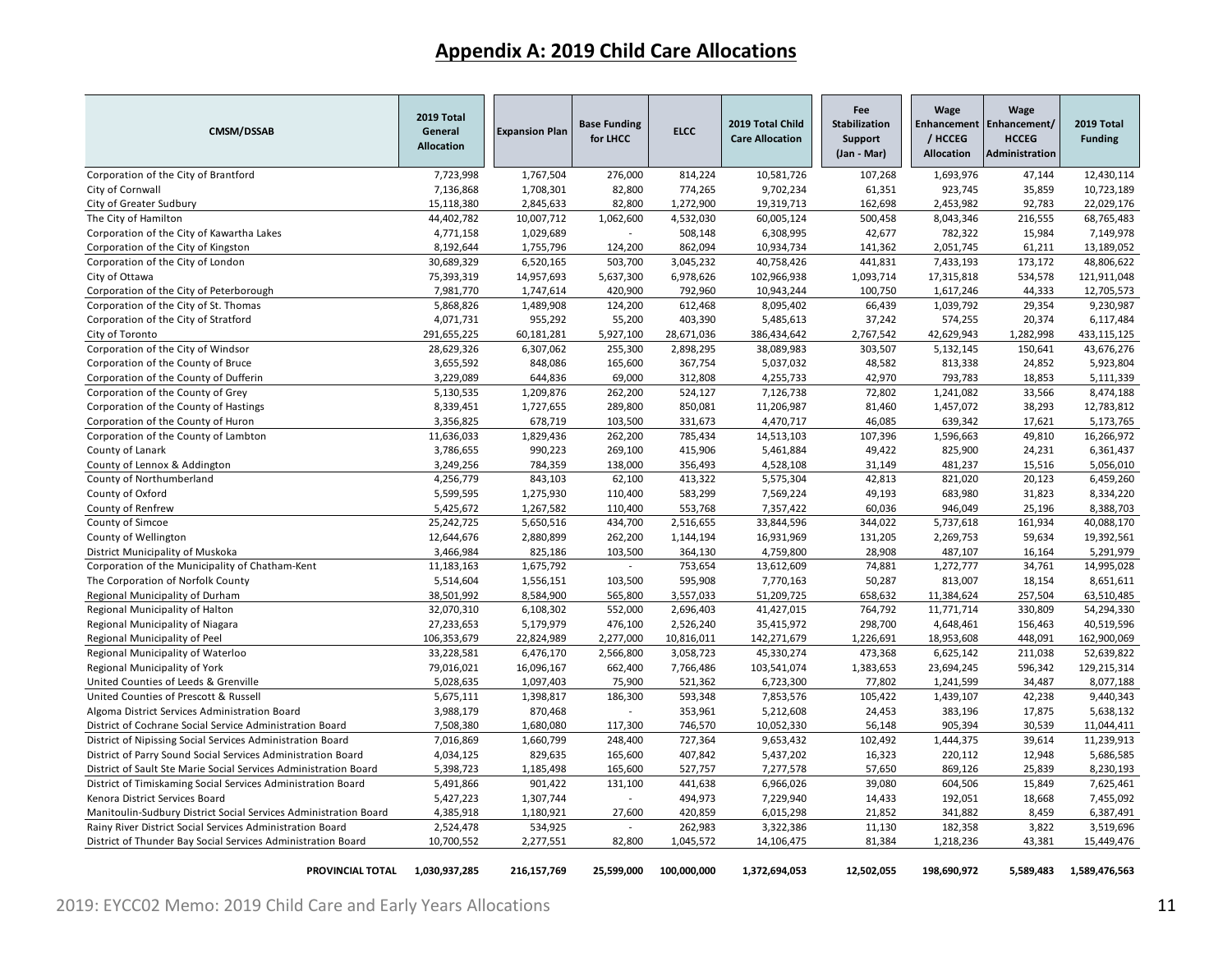### **Appendix B: Communications Protocol Requirements**

All public announcements regarding provincial and federal investments in Ontario's child care and early years system are potential joint communication opportunities for the provincial government, federal government, school boards, the Consolidated Municipal Service Manager/District Social Services Administration Board (CMSM/DSSAB), municipalities and community partners.

### *Public Communications*

Municipalities, school boards, CMSMs and DSSABs, and community partners should not issue a news release or any other public communication directed at media regarding major child care and early years investments, without:

- I. First contacting the Ministry of Education through [EYCCinvestments@ontario.ca](mailto:EYCCinvestments@ontario.ca) about your plan to publicly communicate these major child care and early years investments; and
- II. Publicly recognizing the Ministry of Education's role in providing funding; and
- III. Inviting the Minister of Education to attend any events related to your investment announcement.

The Ministry of Education may also choose to issue its own news release and/or hold events about investments in child care and early years projects, in addition to those prepared by municipalities, school boards, CMSMs and DSSABs, and community partners.

The intent of this protocol is to promote the role of both the Ministry of Education and stakeholders in bringing new child care and early years projects to local communities.

#### *Major Announcements and Events*

**Important:** For all major child care investments the Minister of Education must be invited as early as possible to the event. Invitations can be sent to [EYCCinvestments@ontario.ca](mailto:EYCCinvestments@ontario.ca) with a copy sent to your ministry Early Years Advisor. Municipalities, school boards, CMSMs and DSSABs, and community partners will be notified at least four to six weeks in advance of their opening event as to the Minister's attendance. If the date of your event changes at any time after the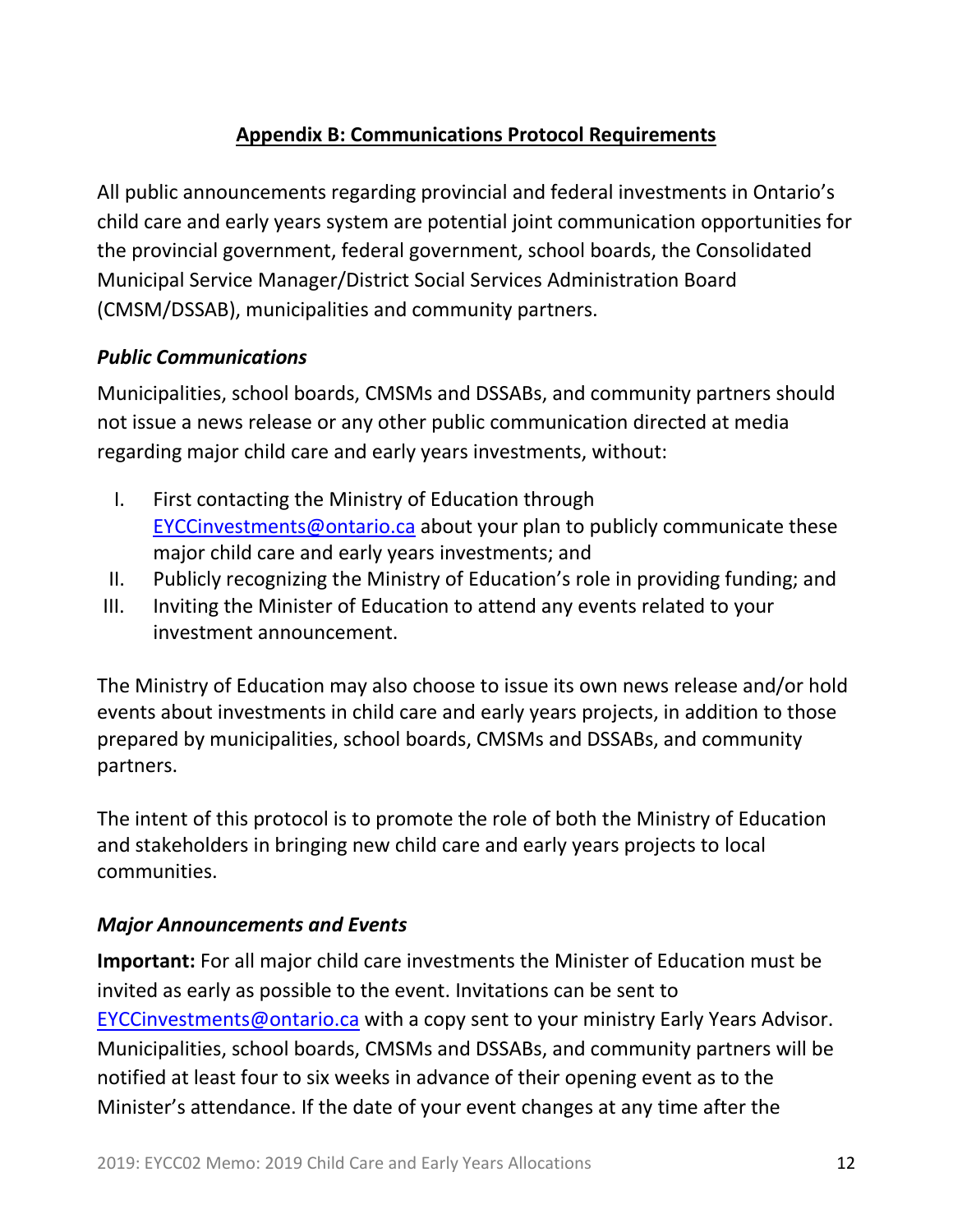Minister has received the invitation, please confirm the change at the email address above.

If the Minister of Education is unavailable, the invitation may be shared with a government representative who will contact your municipality, school board, CMSM or DSSAB, or community partner to coordinate the details (e.g. joint announcement). Municipalities, school boards, CMSMs and DSSABs, and community partners are not expected to delay their announcements to accommodate the Minister or a Member of Provincial Parliament (MPP); the primary goal is to make sure that the Minister is aware of the announcement opportunity.

### *Other Events*

For all other media-focused public communications opportunities, such as sod turnings for example, an invitation to your local event must be sent to the Minister of Education by email [\(EYCCinvestments@ontario.ca](mailto:EYCCinvestments@ontario.ca)) with at least three weeks' notice. Again, please send a copy to your ministry Early Years Advisor. Please note that if the date of your event changes at any time after the Minister has received the invitation, please confirm the change at the email address above.

Municipalities, school boards, CMSMs and DSSABs, and community partners are not expected to delay these "other" events to accommodate the Minister. Only an invitation needs to be sent; a response is not mandatory to proceed.

This communications protocol does not replace our stakeholders' existing partnerships with the Ministry of Education. Regional early years advisors and regional child care licensing staff should still be regarded as primary points of contact for events and should be given updates in accordance with existing processes.

# *Acknowledgement of Support*

The support of the Government of Ontario must be acknowledged in media-focused communications of any kind, written or oral, relating to new investments. Similarly, CMSMs and DSSABs announcements related to funding received through the ELCC must clearly acknowledge that the contributions were made by the Province of Ontario and the Government of Canada. This acknowledgment could include but is not limited to, any report, announcement, speech, advertisement, publicity, promotional material, brochure, audio-visual material, web communications or any other public communications. For minor interactions on social media, or within social